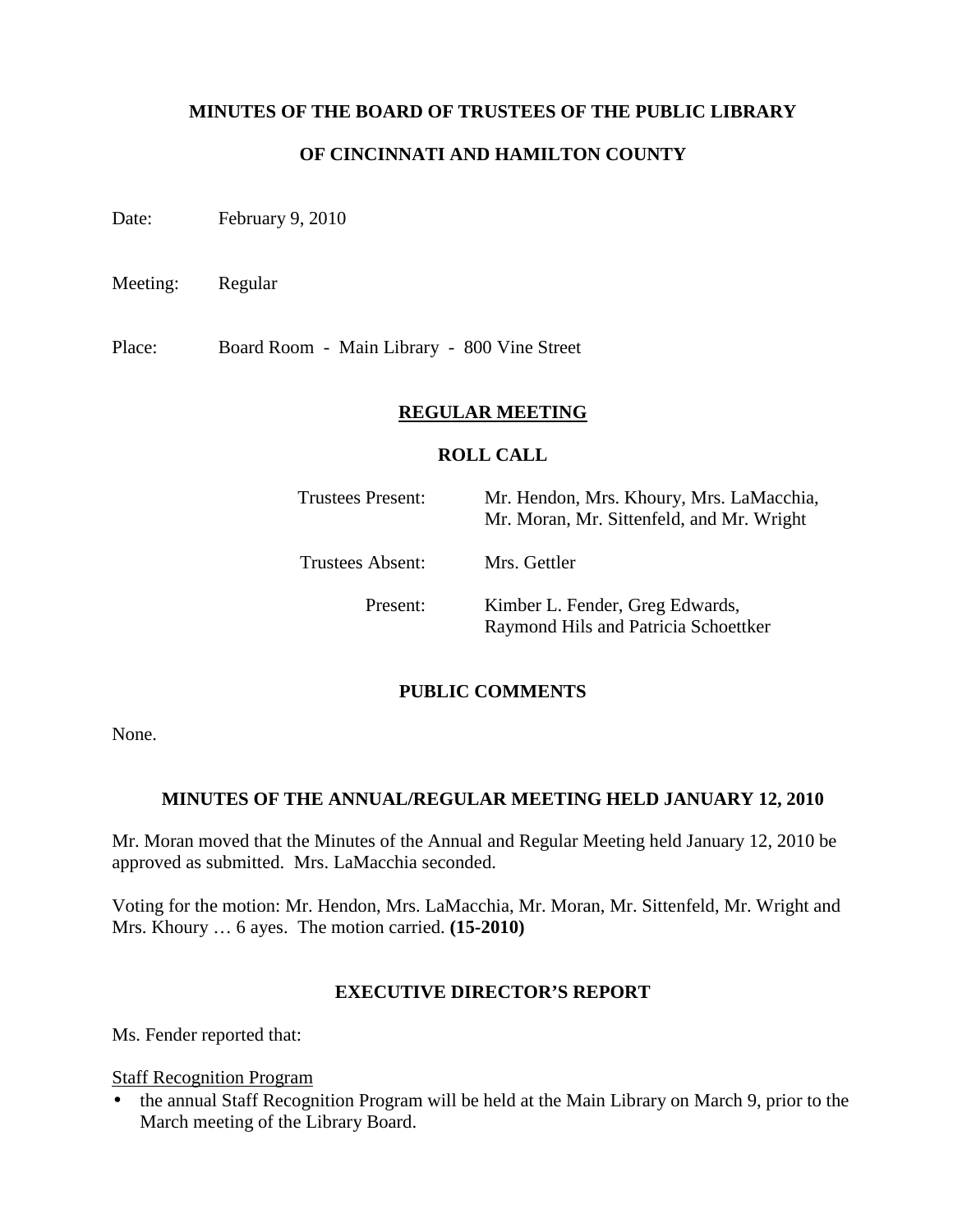## TechConnect at the Osher Lifelong Learning Institute and Mayerson JCC

• Public Relations Director Amy Banister and Internet Site Coordinator Sandy Bolek are offering "TechConnect@ Your Library" at the Osher Lifelong Learning Institute (OLLI) at Raymond Walters College on Wednesdays from January 20 – February 10, then at the Mayerson JCC in Pleasant Ridge on Mondays, March 8 – 15. This multi-session course covers online Library services, including wikis, blogs, New Arrivals, databases and much more.

## Staff Association Election of Officers

• the Staff Association has elected the following officers for 2010-2011:

| President:      | Nancy Greenlee, Facilities Services |
|-----------------|-------------------------------------|
| Vice President: | Bev Wermeling, Processing           |
| Treasurer:      | Nancy Greenlee, Facilities Services |
| Secretary:      | Matt Chastain, Technical Services   |

## Community Awareness Campaign

last year's community awareness campaign was a critical part of the Library's increase in usage. She plans to begin a new campaign in May, using billboards, radio ads and online advertising to emphasize the excellence and variety of Library services.

## MVP Awards

• Bob Drew, Children's Librarian in the Children's Learning Center, and Sandy Bolek, Internet Site Coordinator, were selected for the MVP award.

# Success By Six Results

• our Library became involved in the Shared Reading Initiative in 2005 when it was a pilot literacy program to teach adults to interact with preschool children using books and structured questions. Success by 6, an early childhood support coalition of United Way of Greater Cincinnati, provided major funding and management support for the Shared Reading Initiative. The Library and other program partners (Every Child Succeeds and 4C) provided in-kind support by training staff in the shared reading model. Over the years, our Library has used grant funds to continue offering Shared Reading training for parents and caregivers and has taken the lead in encouraging our Ohio library colleagues to start similar programs.

As a member of the Success by 6 Steering Council, Ms. Fender learned that children in our community were entering kindergarten without the basic pre-literacy skills they need to read and that children who fall behind in kindergarten never catch up to their peers. We know that the work Success by 6 is doing is making a difference because scores on the Kindergarten Readiness Assessment – Literacy (KRA-L) have improved since progams like the Shared Reading Initiative began. For the 2009-2010 school year, 53.4% of incoming kindergarten students scored a 19 or higher, up from 48.1% in 2008-2009 and 44% in 2006-2007.

The Library is proud to play a part in this accomplishment and we will to continue our efforts to get books to children and to help parents and caregivers use those books to teach children essential pre-literacy skills.

Mr. Moran recommended that the Community Awareness Campaign be referred to the Community & Public Relations Committee for review.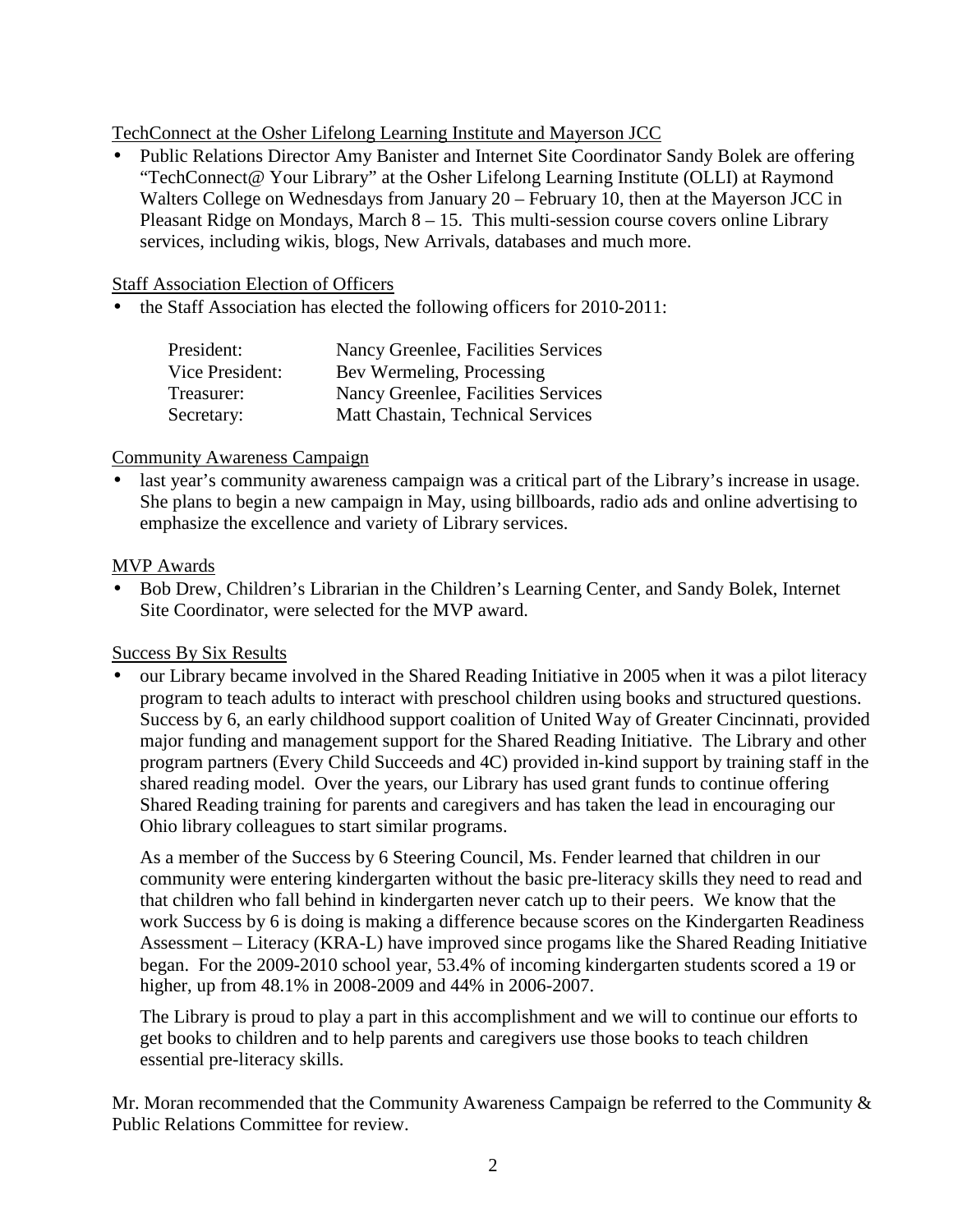The report was received and filed.

# **LIBRARY SERVICES AND ADMINISTRATION COMMITTEE REPORTS**

# **LIBRARY SERVICES**

Mrs. LaMacchia reported that:

## New Customer Databases

- the Library recently added three new databases to the collection:
	- **BYKI** (Before You Know It) a personalized instruction program to aid in learning a foreign language.
	- *Career Transitions* a self-paced resource that guilds the user through the job search process, from assessing strengths and interests to preparing a resume and applying online.
	- *Job Now* on-demand access to live, expert coaches for all stages of the job search process, provided to the Library on a one-year free trial basis.

## Early Learning Express

• the State Library of Ohio selected the Library's 2009 Early Learning Express grant project as an Exemplary Project for fiscal year 2009. The selection criteria included furthering the goals of the Library Services and Technology Act Five-Year Plan, an ability to be replicated or serve as a model for others and the impact made on the targeted population.

# The Big Read

• the Library has applied for a grant to participate again in The Big Read program (sponsored by the National Endowment for the Arts) which encourages members of the community to read one book and come together to discuss it. The Library's application proposes a partnership with the Cincinnati Zoo and the Cincinnati Art Museum to read *The Stories and Poems of Edgar Allan Poe.* If awarded, the Library will match the \$7,500 grant to purchase copies of the *Tales of Terror and Detection* and *The Raven and Other Poems* and to fund grant programs and activities.

## TeenSpot in VOYA

• TeenSpot is the focus of the "YA Spaces of Your Dreams" feature article in the February 2010 issue of *Voice of Youth Advocates* (VOYA) journal, a leading professional journal for librarians and library staff working with teenagers in the U.S. and Canada.

## Homework Assistance

• homework assistance currently provided at the Main Library in Homework Central and West End Branch will be expanded in March to four more locations: Bond Hill, Price Hill, College Hill and Avondale. Staff assist K-12 students with homework assignments and provide tutoring assistance on any subject. The Library also provides homework assistance via Homework Chat, an interactive "online classroom" for students.

# Programs and Exhibits of Note

• the Library is celebrating Black History Month with African American history and culture programs across the system, including: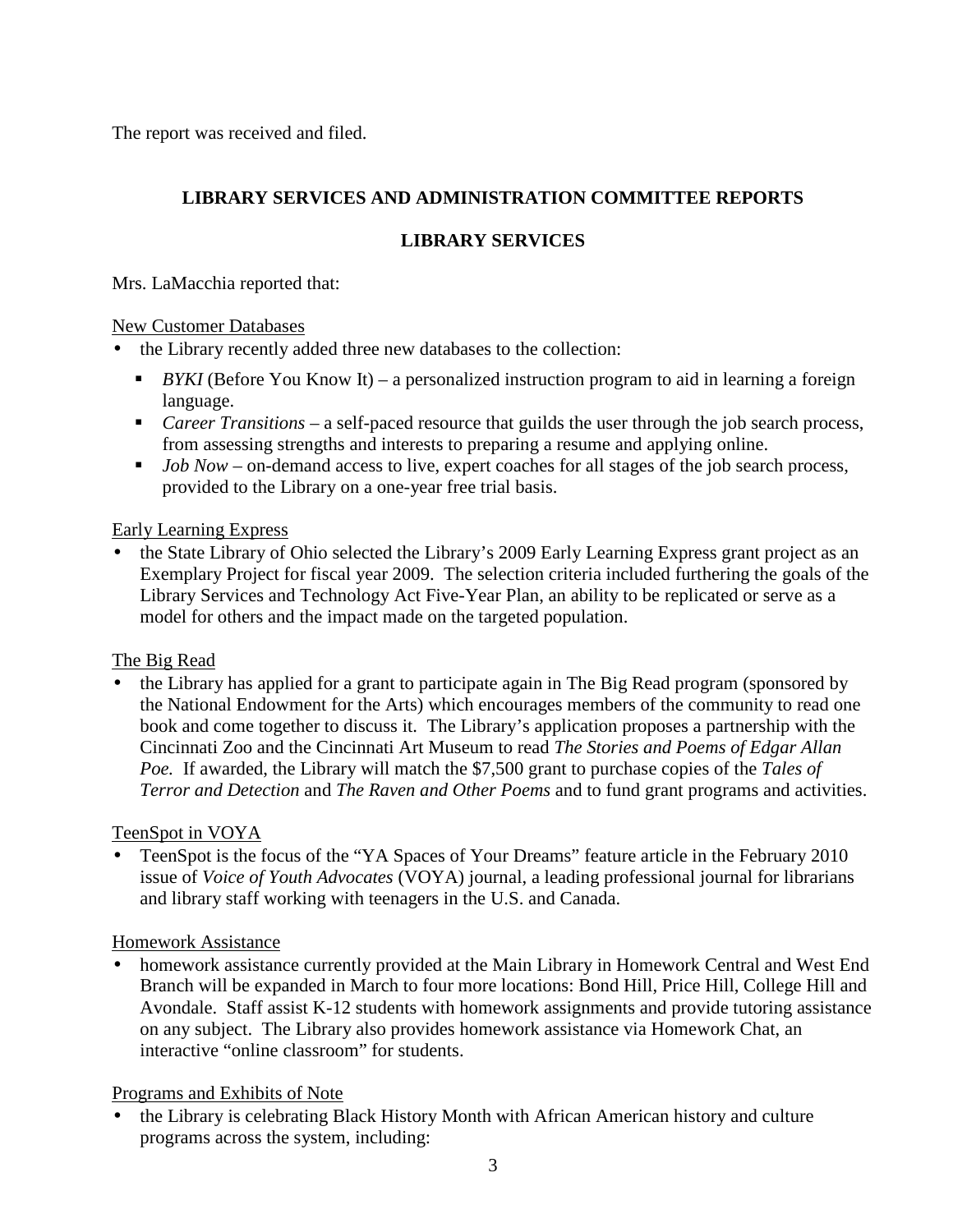- *Finding Frances: A Genealogist's Journey Discovering the Life of Frances Ellen Watkins Harper*
- *Cincinnati's African American Jazz Artists*
- *Learn Haitian Dance Moves!*
- *Drumming Up African Tales*
- *African-American Read-In*
- *Black History Month Celebration*
- the Main Library will host two events during the Fine Arts Fund's Sampler Weekend Jonathan Heart's interactive visual arts game show and the Frisch Marionette Company's Variety Show.
- the *African-American Cultural Memorabilia, From the Jim Jones Collection,* will be on exhibit throughout the Main Library from February 1 - March 24.

#### Library Card and Circulation Policy Revision - Videocassette and DVD Renewals

• currently, all materials *except videocassettes and DVDs* can be renewed five times. To make our renewal policies more consistent for our customers, Library Services recommends increasing the number of renewals on holdable videocassettes and DVDs from one to five, effective March 1, 2010. New release feature film DVDs are not holdable and would remain at one renewal.

#### Library Usage

- overall usage was less in January 2010 compared to January 2009, but print circulation continued to increase (2.3%) and digital material usage was up by 30.5%. The number of library card holders was 19% higher and program attendance increased by 19.6%. Our 600 Playaways circulated 806 times in the month, a very high turnover rate. The top-circulating item for the month was the book *Hunger Games*, this year's On The Same Page title selection.
- the top circulating items and statistical reports for the month of January 2010 were submitted.

### **ADMINISTRATION**

#### Personnel Changes

Mrs. LaMacchia recommended that the Board approve the following personnel changes effective through February 6, 2010:

| <b>ACTION</b> | <b>AGENCY</b>               | <b>POSITION TITLE</b>                | <b>FTE</b> | <b>EMPLOYEE NAME</b>  | <b>EFFECTIVE</b><br><b>DATE</b> |
|---------------|-----------------------------|--------------------------------------|------------|-----------------------|---------------------------------|
| Retirement    | <b>Cataloging Services</b>  | Cataloging Ass't II                  | 1.00       | Eberhardt, Joyce A.   | 01/29/10                        |
| Retirement    | <b>Circulation Services</b> | Library Services Ass't I             | 1.00       | King, Sharon          | 01/29/10                        |
| Promotion     | <b>Green Township</b>       | <b>Branch Manager III</b>            | 1.00       | Hamrick, Joseph E.    | 01/10/10                        |
| Appointment   | Northside                   | Library Services Ass't I             | 0.60       | Harmon, Alice L.      | 01/24/10                        |
| Appointment   | College Hill                | Library Services Ass't I             | 0.50       | Hilton, Stephanie R.  | 01/10/10                        |
| Appointment   | College Hill                | Library Services Ass't I             | 0.50       | Malcom Jr., Bruce E.  | 01/10/10                        |
| Appointment   | Madeira                     | <b>Student Shelver</b>               |            | 0.30 Penn, Shelby K.  | 01/10/10                        |
| Appointment   | <b>Circulation Services</b> | Circulation Team leader-<br>Evenings |            | 1.00 Ramsey, Julie A. | 01/24/10                        |
| Appointment   | <b>Materials Retrieval</b>  | Page                                 | 0.50       | Schlicher, Lynne T.   | 01/10/10                        |
| Appointment   | <b>Outreach Services</b>    | Shelver                              | 0.50       | Smith, Whitney P.     | 01/10/10                        |
| Change        | Madeira                     | Library Services Ass't I             | 0.60       | Connaughton, Arlie M. | 01/24/10                        |
| Change        | St. Bernard                 | Branch Manager I                     | 1.00       | Peterson, Patricia A. | 01/10/10                        |
| Change        | <b>Materials Retrieval</b>  | Page                                 | 1.00       | Pillai, Ashley        | 01/10/10                        |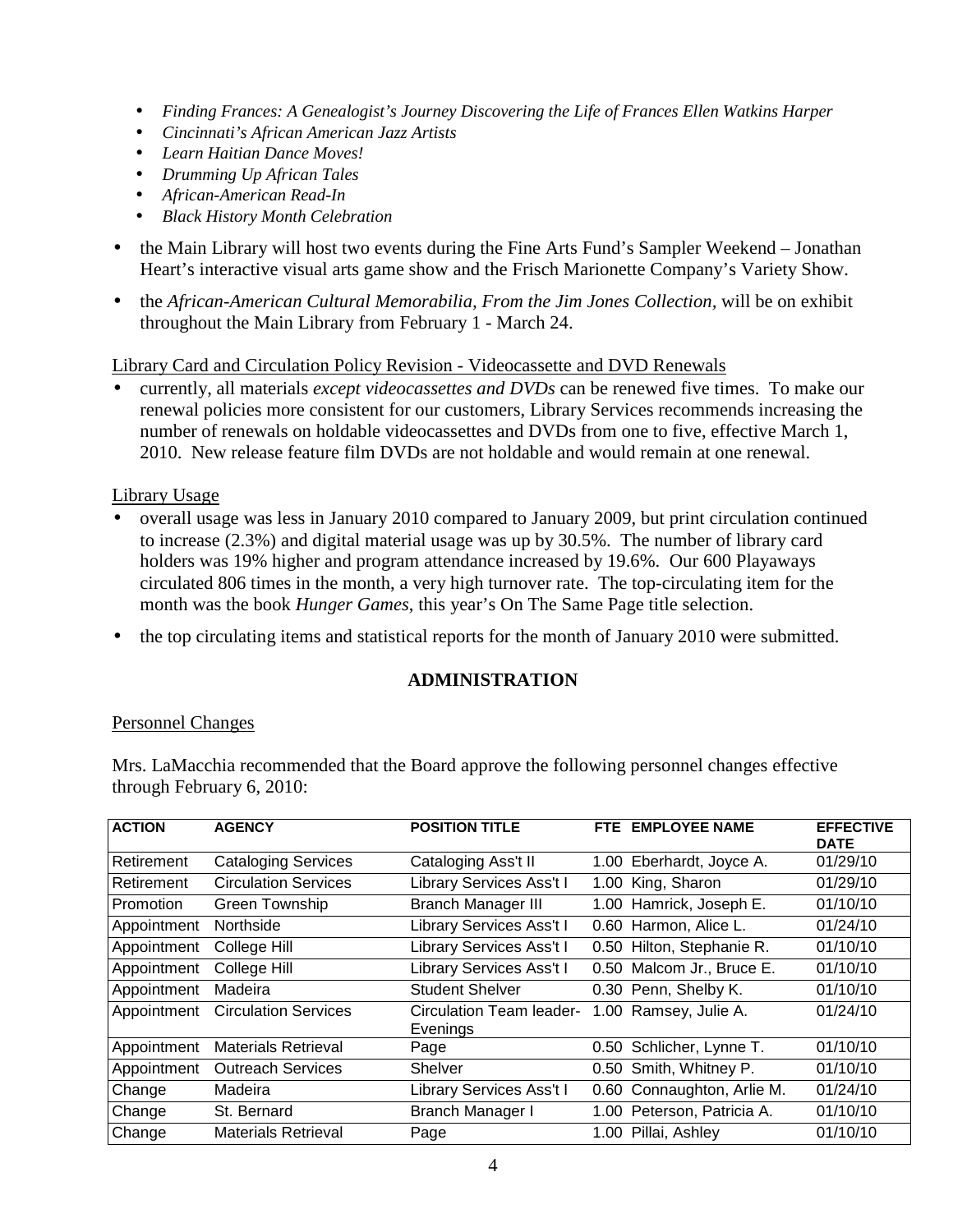| <b>ACTION</b> | <b>AGENCY</b>                                     | <b>POSITION TITLE</b>         | FTE EMPLOYEE NAME          | <b>EFFECTIVE</b><br><b>DATE</b> |
|---------------|---------------------------------------------------|-------------------------------|----------------------------|---------------------------------|
| Departure     | Processing                                        | <b>Processing Assistant I</b> | 1.00 Knodle, Lauren        | 01/08/10                        |
| Departure     | <b>Materials Retrieval</b>                        | Page                          | 0.50 Royse, Ann C.         | 01/20/10                        |
| Departure     | <b>Children's Learning Center</b>                 | Library Services Ass't II     | 0.50 Rowland, Cassandra A. | 01/23/10                        |
| Departure     | Information & Reference                           | <b>Student Shelver</b>        | 0.25 Simone, Michelle      | 01/23/10                        |
| Departure     | Children's Learning Center Children's Librarian I |                               | 1.00 Stroh, Holly J.       | 01/23/10                        |

### COBRA Subsidy

Mrs. LaMacchia reported that an extension and expansion of the COBRA premium subsidy law impacts one individual the Library has on the subsidy plan.

In response to Mr. Sittenfeld question about how the branches where homework help will be provided are selected and if the neighboring schools have been notified, Mr. Edwards informed him that we are trying to provide the service in as many branches as possible. The schools will be notified.

Mrs. Khoury noted the importance of effectively promoting the Career Transitions and Job Now databases and she suggested this could be discussed at the Community and Public Relations committee meeting.

Mrs. LaMacchia moved that the Board approve the Library Services and Administration Committee report as submitted, including revision of the Library Card and Circulation Policy and personnel changes. Mr. Hendon seconded.

Voting for the motion: Mr. Hendon, Mrs. LaMacchia, Mr. Moran, Mr. Sittenfeld, Mr. Wright and Mrs. Khoury … 6 ayes. The motion carried. **(16-2010)**

## **FISCAL OFFICER'S REPORT**

Ms. Schoettker reported that:

#### Hamilton County Tax Levy Funding

• the office of the Hamilton County Prosecuting Attorney has advised that there is no requirement for a contract between the Library and the Board of County Commissioners regarding the disbursement and use of levy funds.

Mr. Moran inquired if the Library remains obligated to pay levy fees to the County. Ms. Schoettker replied that those fees (authorized by Ohio statute) are payable, as well as a share of 2009 election costs.

#### Audit of 2009

• independent auditor, Balestra Harr & Scherer, will begin the audit of fiscal year 2009 next week.

#### Budget for 2011

• a letter requesting approval to file a modified tax budget for 2011 was forwarded to the Budget Commission on February 1.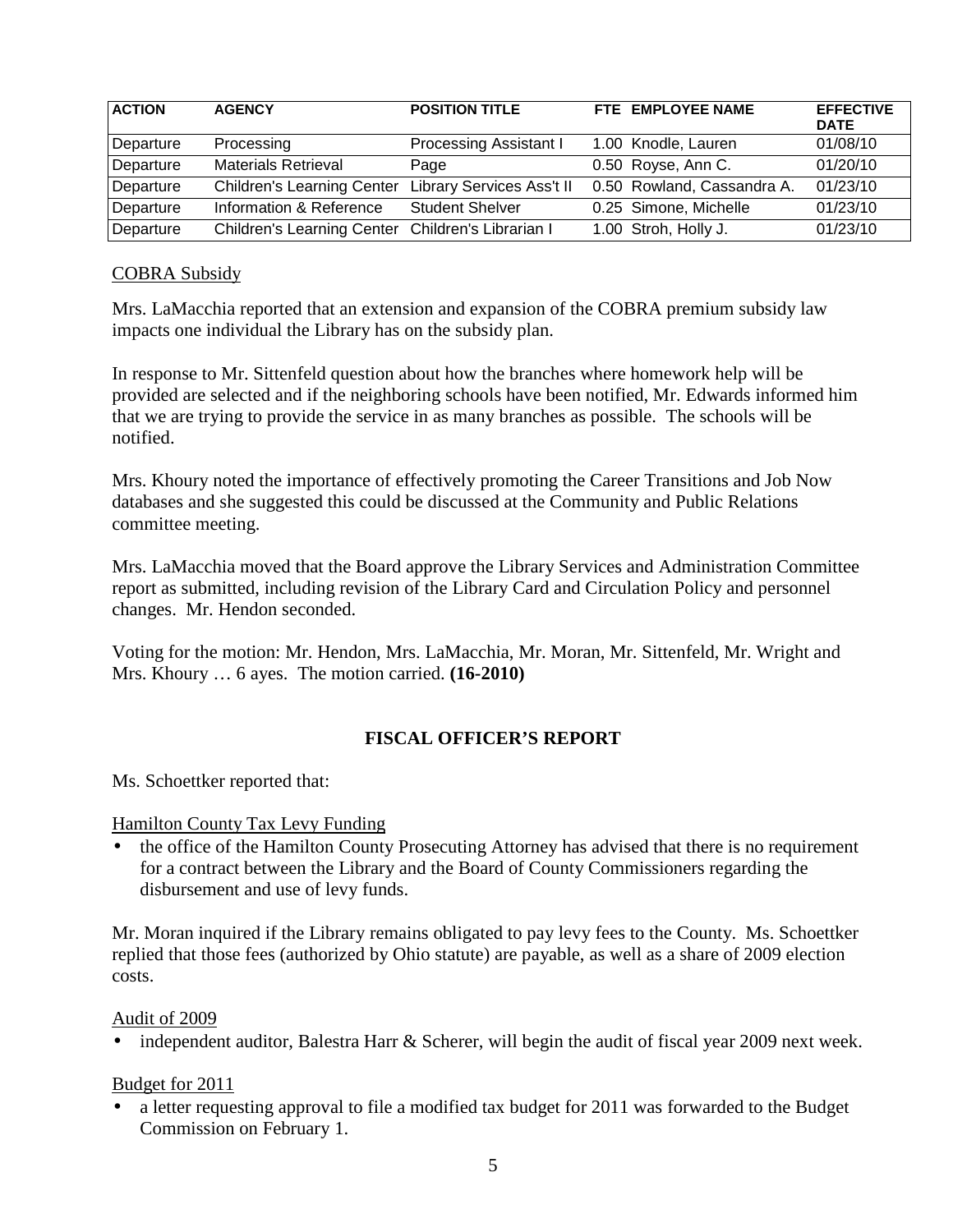### Monthly Financial Report

• the financial report was submitted for the period ending January 31, 2010.

### Investment Report

• the investment report was submitted for the month ending January 31, 2010.

Mrs. LaMacchia moved that the Board approve the Fiscal Officer's Report including the financial and investment reports as submitted. Mr. Wright seconded.

Voting for the motion: Mr. Hendon, Mrs. LaMacchia, Mr. Moran (except pass on investment report), Mr. Sittenfeld, Mr. Wright and Mrs. Khoury … 6 ayes. The motion carried. **(17-2010)**

## **FINANCE AND AUDIT COMMITTEE REPORTS**

No report.

# **FACILITIES COMMITTEE REPORT**

### Pleasant Ridge Branch ADA Project

Mr. Hendon reported that DNK Architects will complete the Construction Documents Phase of the Pleasant Ridge ADA project for the original contract cost of \$26,816 and will provide a color rendering of the addition to assist in fund raising efforts for the project.

Mr. Moran advised that the Ohio Valley Foundation has authorized using their donation toward the cost of these services.

2009 Ongoing Maintenance Project

• Mr. Hendon reminded the Board that in June 2009, when the Library was faced with falling State funding, the Board postponed the 2009 Ongoing Maintenance project. With expectations now of sufficient income, he recommended moving forward with this project. The Prosecutor's office has advised that if the same scope of work is rebid, we can reinstate our construction management agreement with Messer Construction.

Mr. Hendon moved that the Board approve the Facilities Committee Report as submitted, including authorization to restart the 2009 Ongoing Maintenance project. Mr. Moran seconded.

Voting for the motion: Mr. Hendon, Mrs. LaMacchia, Mr. Moran, Mr. Sittenfeld, Mr. Wright and Mrs. Khoury … 6 ayes. The motion carried. **(18-2010)**

## **DEVELOPMENT COMMITTEE REPORT**

Mr. Sittenfeld introduced John Reusing, the Library's Development Director, and Allen G. Zaring IV, Chairman of the Library Foundation's Board of Directors.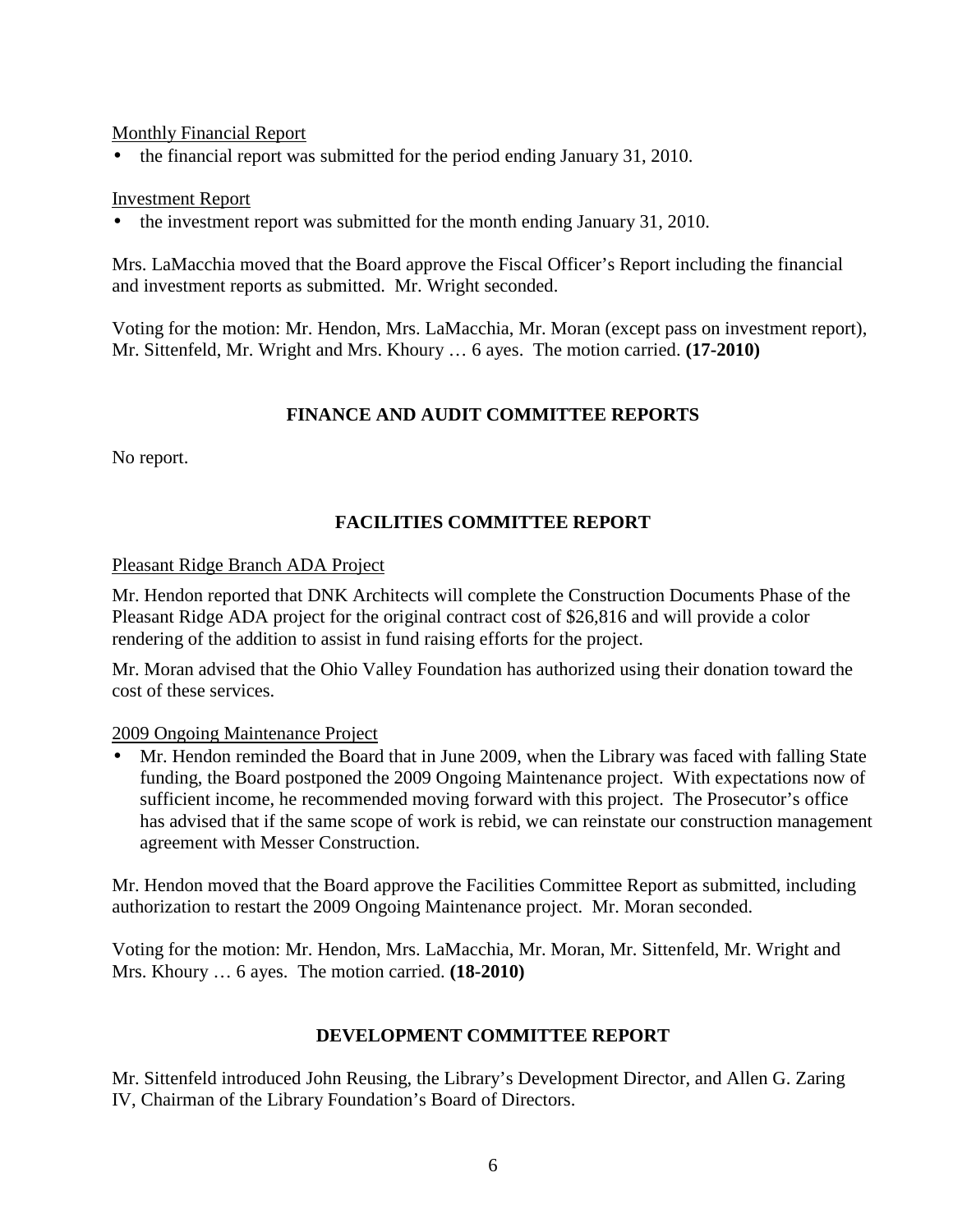John Reusing reported on the formation of the Development Office in 2002 and its charge to coordinate fundraising efforts for the Library with the Library Foundation, the Friends of the Public Library and the Anderson Township Library Association (ATLA). He noted that ATLA raises funds for Mt. Washington and Anderson branch libraries through book sales. The Friends supports programs and other purchases for all other Library locations through book sales, membership, memorial bricks, the Friends shop and small grants. The Library solicits donations through programs such as Pet Memorials and Honor with Books. The Development Department fields calls and letters from prospective donors and attorneys regarding gifts and bequests to the Library, the Foundation and the Friends.

The Foundation was formed in 2004 to fill a gap in the Library's fundraising efforts. The Library is a 170 (c) (1) organization. As a 501 (c) (3) corporation, the Foundation can accept gifts that cannot be made to the Library and has investment options that are not available to the Library. The sole purpose of the Foundation is fundraising.

Over the past five years, the Library and Foundation have received gifts, bequests and grants in excess of \$5.3 million. Due to losses in state funding, much of the unrestricted portion of this revenue has been used for general operating expenses to maintain library services, but \$800,000 made the new Bond Hill Branch a reality.

The Foundation received a letter of intent in 2003 from Joseph S. Stern Jr. "by granting it at least \$1 million from the Joseph S. Stern Jr. Family Fund at the Greater Cincinnati Foundation - the income to be used for annual operating expenses."

Allen Zaring IV, current chair of the Library Foundation Board of Directors, made a presentation outlining the Foundation's new development initiative, which has a goal of increasing the Foundation's assets to \$2 million by 2011.

Mr. Sittenfeld also reported that:

Library Foundation

• at the Library Foundation's quarterly meeting on January 21, new officers were elected: Allen G. Zaring IV, Chairman, Thomas E. Huenefeld, Vice Chairman/Treasurer and Tracy Tunney Ward, Secretary.

# Friends of the Public Library

- at their quarterly meeting on January 22, the Friends approved a budget for fiscal year 2010 that includes a record \$225,000 in Library support.
- the annual Warehouse sale on January 15-18 grossed \$42,400. The next mini sale will be February 12-13 at the Sharonville Branch and a small sale will occur at the annual *Radio One Book Fair* on February 6 at the National Underground Railroad Freedom Center.

Mr. Sittenfeld stated that with Board approval he would speak to the Stern family regarding the timing of their intended gift.

The report was received and filed.

# **COMMUNITY AND PUBLIC RELATIONS COMMITTEE REPORT**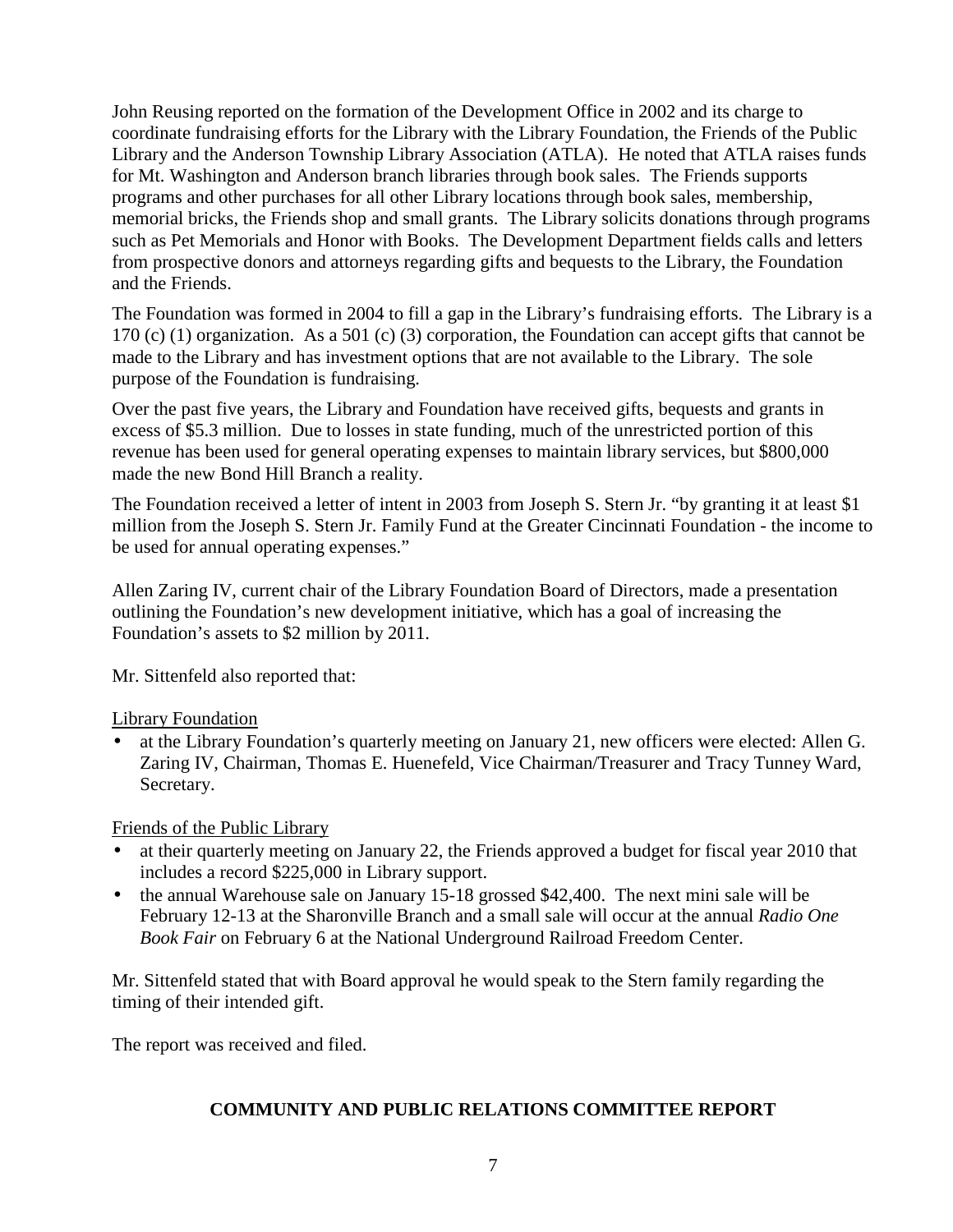Mr. Sittenfeld presented a report on promotion and planning, notable media coverage, press releases and community outreach.

Mr. Sittenfeld asked if fundraising events were held in association with author visits. He was advised that they are, whenever feasible.

The report was received and filed.

# **LEGISLATIVE AFFAIRS AND LAW COMMITTEE REPORT**

Mr. Wright reported that:

Tyrone Yates – Hamilton County Municipal Court

• State Representative Tyrone Yates has been appointed by Governor Strickland to serve on the Hamilton County Municipal Court. The Library sent a letter congratulating Mr. Yates on his appointment and thanking him for his years of Library support.

Ohio Library Council – Legislative Day

• the Ohio Library Council (OLC) has scheduled its annual legislative day in Columbus for March 16. OLC will provide briefings and staff will schedule appointments to meet with all 11 of our Senators and Representatives. Mr. Wright encouraged members of the Board to attend, if possible.

House Bill 400

• House Bill 400, legislation currently before the House Ways and Means Committee, would phase out Ohio's personal income tax over 10 years by reducing the tax each year by 10%. The personal income tax currently provides about 43% of the Public Library Fund and this bill does not provide for replacement of that lost revenue. A representative from the Library community will testify in opposition to the legislation at a Committee hearing scheduled for February 10.

The report was received and filed.

# **AD HOC STRATEGIC PLAN COMMITTEE REPORT**

#### Planning Update

Mr. Hendon reminded the Board that in November 2009 they approved a staff recommendation to update the Library's Strategic Plan. To address gathering and organizing data – a key component to the planning process – the staff recommends utilizing the services of OrangeBoy, Inc. Using a wide range of data sources and collection techniques, including Library usage data, OrangeBoy will provide information we need to better understand our customers, create a strategy to define our core values, position our Library for optimal growth and identify long-term service and facilities needs. OrangeBoy's fee for this work is \$60,160.

As requested by the Board, the staff is developing the charge for a Community Advisory Committee, as well as identifying potential members of the Committee.